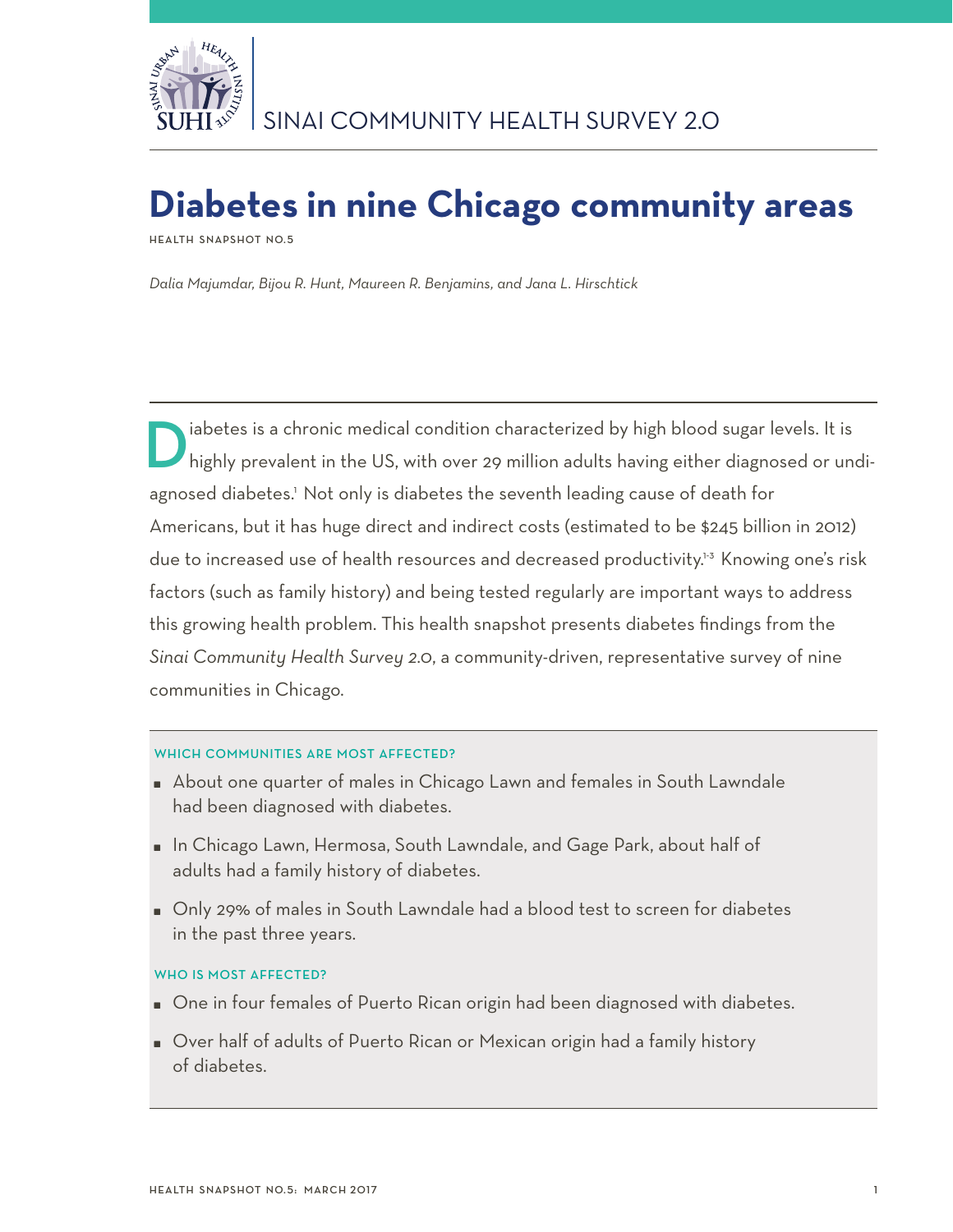

## Figure 1: **Prevalence of diagnosed diabetes by community area and sex**

prevalence (standard error)

*Sampled West Town community area west of Western Avenue only* us data source: *National Health Interview Survey, 2015 (age-adjusted)* 

- Among females, the prevalence of diagnosed diabetes ranged from a high of 24% for females in South Lawndale to a low of 8% for females in Chicago Lawn.
- Among males, the prevalence of diagnosed diabetes ranged from a high of 28% for males in Chicago Lawn to a low of 5% for males in Hermosa.

# Figure 2: **Prevalence of diagnosed diabetes by race/ethnicity and sex**

|                    | US MALE: 9%      |              | US FEMALE: 8% |               | MALE | <b>FEMALE</b>     |
|--------------------|------------------|--------------|---------------|---------------|------|-------------------|
| Puerto Rican       | $(5.0\%)$ 16%    |              |               |               |      | $(10.6\%)$<br>25% |
| Mexican            | 15%<br>$(4.1\%)$ |              |               | $13\%$ (3.1%) |      |                   |
| Non-Hispanic Black | $(3.5\%)$ 12%    |              |               | $11\%$ (2.2%) |      |                   |
| Non-Hispanic White |                  | $(2.1\%)$ 5% | 7%            | $(3.7\%)$     |      |                   |
|                    |                  |              |               |               |      |                   |

us data source: *Behavioral Health Interview Survey, 2015 (age-adjusted) Rao-Scott Chi-Square p-value =0.2462 (males); p =0.2304 (females)*

prevalence (standard error)

- Among females, the prevalence of diagnosed diabetes was highest for females of Puerto Rican origin (25%) and lowest for non-Hispanic White females (7%).
- Among males, the prevalence of diagnosed diabetes was highest for males of Puerto Rican origin (16%) and lowest for non-Hispanic White males (5%).
- The differences in the prevalence of diagnosed diabetes by race/ethnic group were not statistically significant for males or females.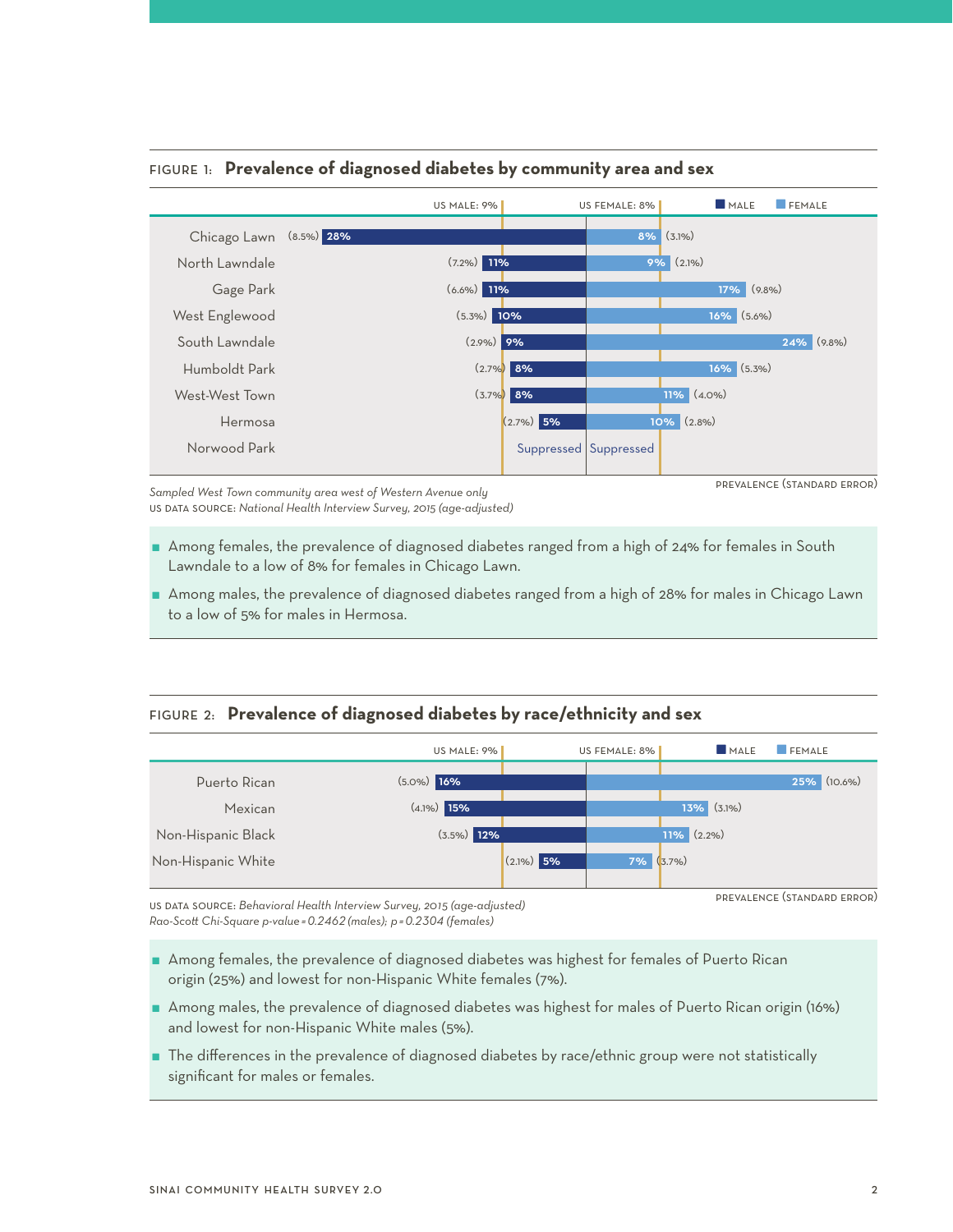

# Figure 3: **Percent with a family history of diabetes by community area**

*Sampled West Town community area west of Western Avenue only Restricted to one adult respondent per household No national comparison data available*

- $\blacksquare$  In the nine communities surveyed, the percentage of adults with a family history of diabetes ranged from a high of 53% in Chicago Lawn to a low of 22% in Norwood Park.
- In Chicago Lawn, Hermosa, South Lawndale, and Gage Park, about half of adults had a family history of diabetes.

# Figure 4: **Percent with a family history of diabetes by race/ethnicity**



*Restricted to one adult respondent per household No national comparison data available Rao-Scott Chi-Square p-value = 0.0099*

- There was a statistically significant difference in the percentage of adults with a family history of diabetes by race/ethnic group, which was highest for adults of Puerto Rican origin (53%) and lowest for non-Hispanic White adults (33%).
- Over 50% of adults of Puerto Rican or Mexican origin had a family history of diabetes.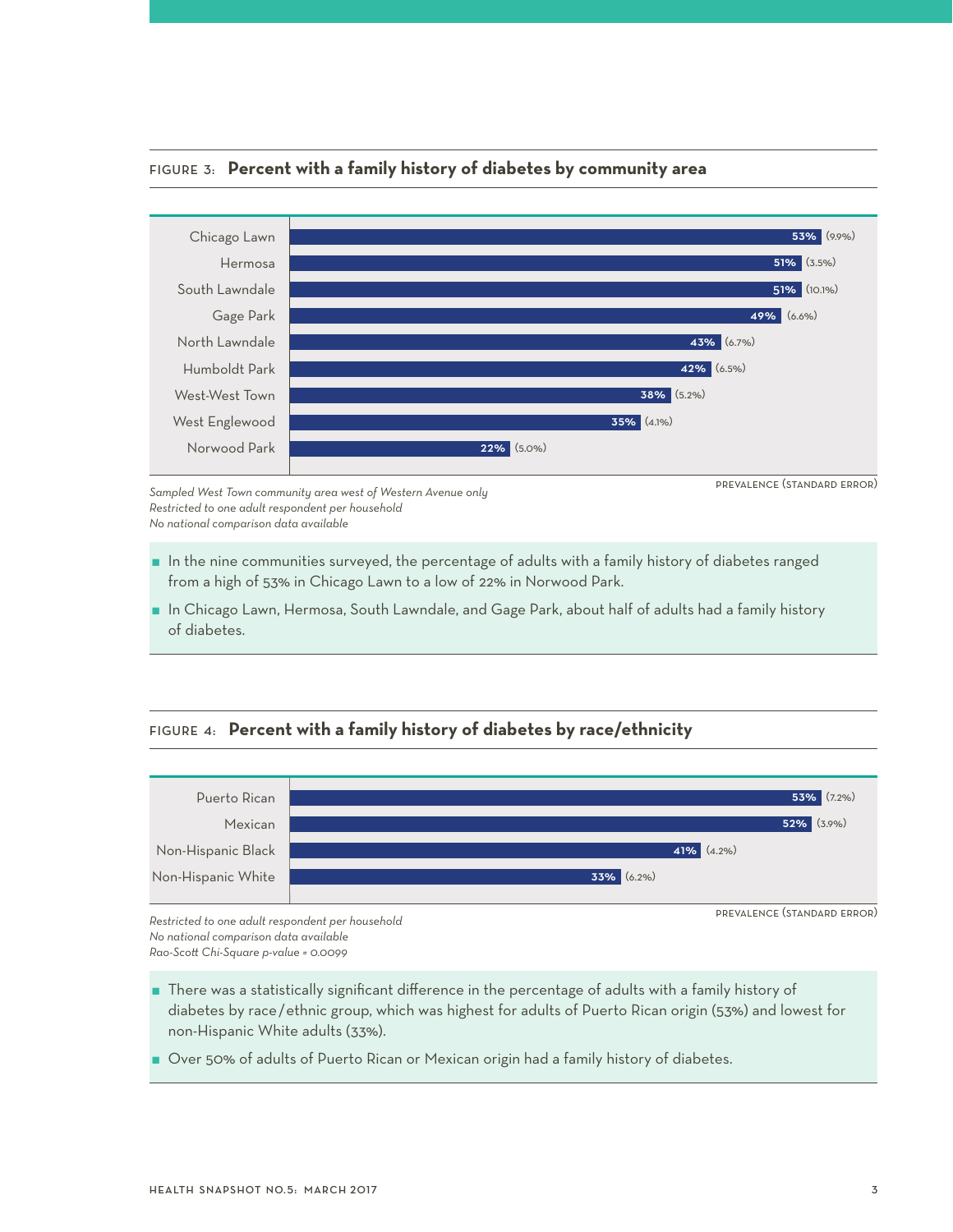

# Figure 5: **Percent with a diabetes blood test screening in past three years by community area and sex**

*Sampled West Town community area west of Western Avenue only Restricted to adults without diagnosis of diabetes No national comparison data available*

- The percentage of females who had a blood test to screen for diabetes in the past three years ranged from a high of 75% for females in Norwood Park to a low of 54% for females in west-West Town.
- The percentage of males who had a blood test to screen for diabetes in the past three years ranged from a high of 74% for males in Norwood Park to a low of 29% for males in South Lawndale.

# Figure 6: **Percent with a diabetes blood test screening in past three years by race/ethnicity and sex**



prevalence (standard error)

*Restricted to adults without diagnosis of diabetes*

*No national comparison data available*

*Rao-Scott Chi-Square p-value = 0.1259 (males); p = 0.3378 (females)* 

- The percentage of females who had a blood test to screen for diabetes in the past three years was highest for females of Puerto Rican origin (81%) and lowest for non-Hispanic White females (62%).
- The percentage of males who had a blood test to screen for diabetes in the past three years was highest for non-Hispanic White males (62%) and lowest for males of Puerto Rican origin (39%).
- The differences in the percentage of adults who had a blood test to screen for diabetes in the past three years by race/ethnic group were not statistically significant for males or females.